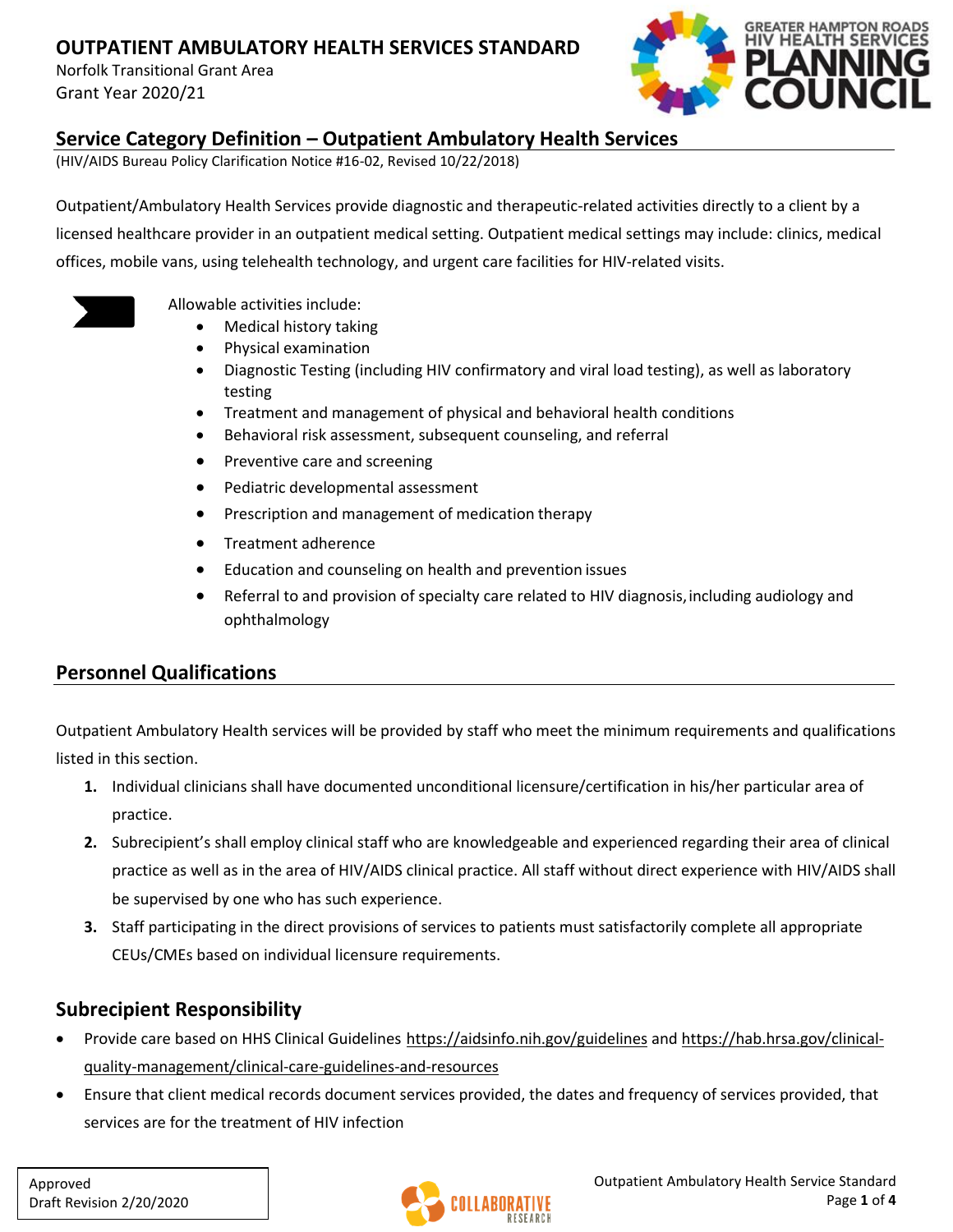Norfolk Transitional Grant Area Grant Year 2020/21



- Include clinician notes in patient records that are signed by the licensed provider of services
- Maintain professional certifications and licensure documents and make them available to the grantee on request
- Document, include in client medical records, and make available to the grantee on request:
	- The number of laboratory tests performed
	- The certification, licenses, or FDA approval of the laboratory from which tests were ordered
	- The credentials of the individual ordering the test

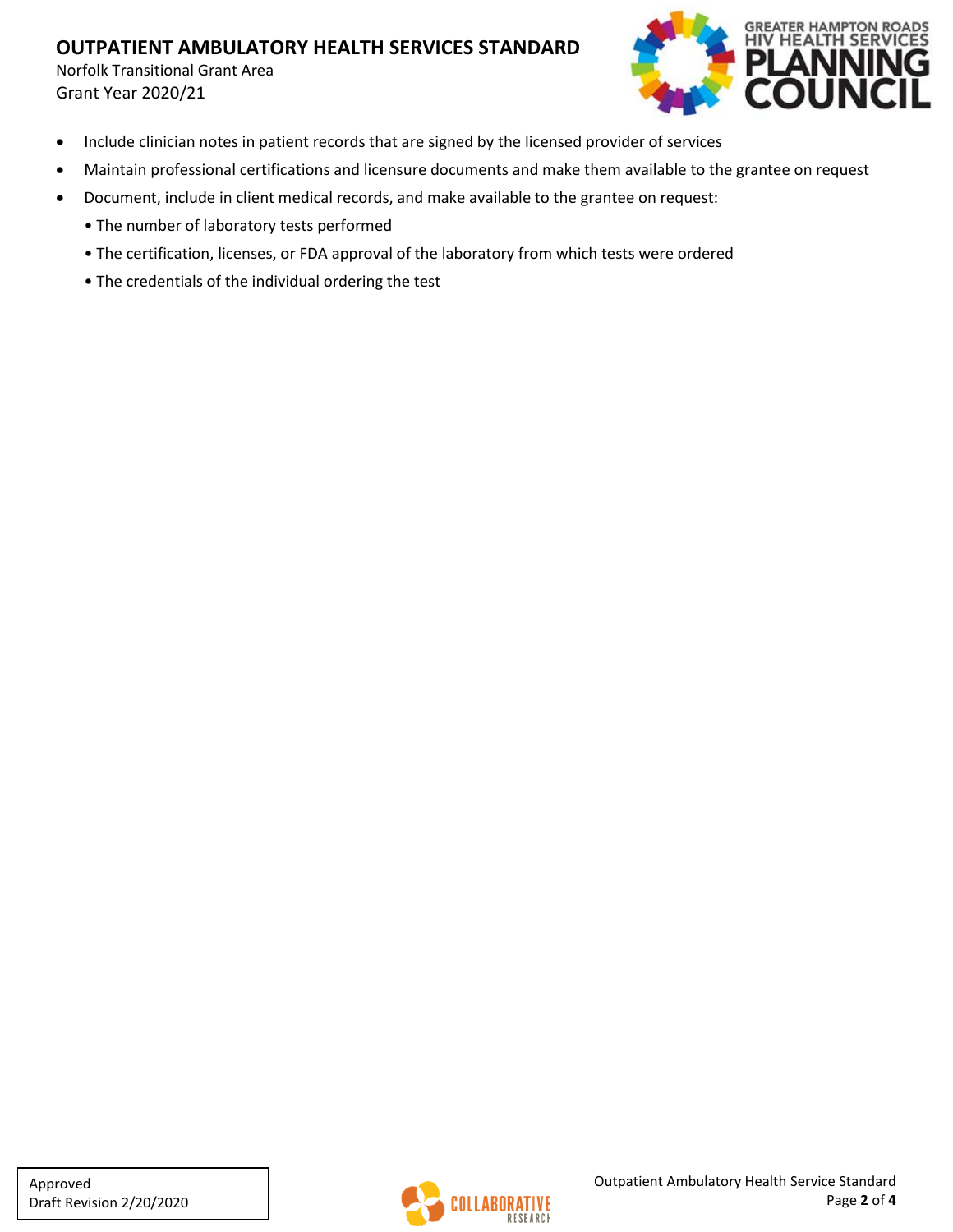Norfolk Transitional Grant Area Grant Year 2020/21



## **Norfolk TGA Care Continuum Performance Measures**

(Appendix B: Norfolk TGA Care Continuum Performance Measures)

| <b>Standard</b>                                                                 | <b>Measure</b>                              |
|---------------------------------------------------------------------------------|---------------------------------------------|
| Services are rendered to eligible clients                                       | Review of eligibility documentation         |
| Care is provided by health care professionals certified in the jurisdictions to | Review of Licensure for medical staff       |
| prescribe medications in an outpatient setting                                  |                                             |
| Services are consistent with HHS Treatment Guidelines (See                      | Review of medical charts                    |
| https://aidsinfo.nih.gov/guidelines and https://hab.hrsa.gov/clinical-          |                                             |
| quality-management/clinical-care-guidelines-and-resources)                      |                                             |
| Services are provided as part of the treatment of HIV infection                 | Review of medical charts and progress notes |
| Specialty medical care relates to HIV infection and/or conditions arising from  | Review of medical charts and progress notes |
| the use of HIV medications resulting in side effects                            |                                             |

| HRSA/HAB Performance Measure: HIV Viral Load Suppression (NQF#: 2082)                                                                           |                                                                                                                               |                                                                                         |                   |      |  |
|-------------------------------------------------------------------------------------------------------------------------------------------------|-------------------------------------------------------------------------------------------------------------------------------|-----------------------------------------------------------------------------------------|-------------------|------|--|
| Performance Measure/Description                                                                                                                 | <b>Numerator</b>                                                                                                              | <b>Denominator</b>                                                                      | <b>Exclusions</b> | Goal |  |
| Percentage of OAHS patients who have<br>a HIV viral load less than 200 copies/mL<br>at last HIV viral load test during the<br>measurement year. | The number of OAHS<br>patients with a viral load<br><200 copies/mL at last test<br>during the 12-month<br>measurement period. | All patients with at least one<br>OAHS visit during the 12-month<br>measurement period. | None              | 85%  |  |